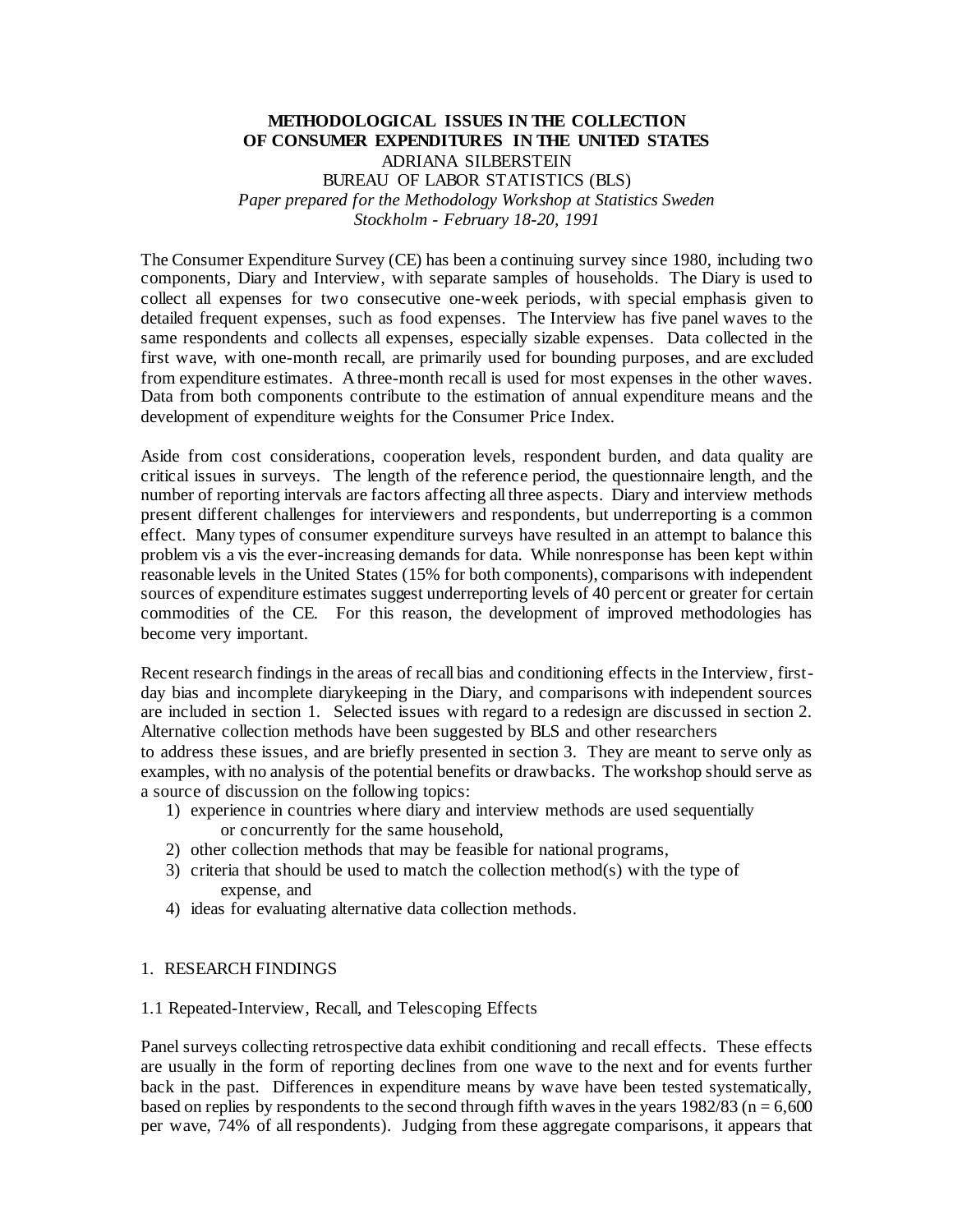time-in-sample effects are moderate to small, whereas recall effects are large and widespread across commodities. Table 1 displays ratios to overall means for three commodities. Compared to the second wave, the fifth wave is 18% lower for home furnishings and 6 percent lower for apparel, when all recall months are combined (1 - col.5 / col.2). These declines are significant, but the decline for home maintenance is not significant. The declines from the first recall month (the most recent) to the third recall month (the most distant) are significant for each commodity. For waves 2 to 5 combined, the third recall month is 24 percent lower than the first recall month for home furnishings and 39 percent lower for apparel.

Further data analysis has compared the first wave to subsequent waves, in order to assess the extent of telescoping effects. These tend to inflate the reports due to the inclusion of expenses outside the reference period. The analysis was based on replies by respondents in all five waves for the year 1984 ( $n = 3,200$  per wave, 70% of all respondents). Selected findings are displayed in Table 2. The overstatement due to unbounded data collection is estimated to be substantial. At the commodity level of aggregation, estimates are 18 percent for apparel and 37 percent for home furnishings, under certain assumptions (1 - col.2 / col..1). These results underscore the need to use bounding methods. The first wave, with a short recall period of one month, appears to provide higher reporting after the exclusion of telescoping effects. Mean expenditure estimates of one-month recall, net of telescoping, are 16 percent greater than comparable estimates for the three-month recall, for apparel (col.2  $\sqrt{c}$  col.3 - 1). Noteworthy, potential gains from a short recall period tend to increase for smaller expenses, but may become marginal for big-ticket items.

## 1.2 Diary Performance

Declines in reporting by diary day and week are well known, and are found again in the current CE. This analysis was based on diaries completed solely by respondents for the two weeks in the year 1987 ( $n = 3,935$  per week, 66% of the respondents). On average, the first day of the first week exhibits an expenditure mean 35 percent greater than the overall mean. Mean expenditure estimates for the second week are 11 percent lower than first-week estimates. These effects are in remarkable agreement with findings from the 1972/73 CE (Pearl, 1979).

The procedure followed in the United States allows diaries to be completed (partially or totally) by recall at diary pickup. In most years, 10 percent of the diaries have partial recall, and 15 percent have total recall. These diaries exhibit lower expenditure levels than diaries completed by respondents, indicating that these respondents either have fewer expenses or report less expenses. These diaries also lack specificity in the reported data more often than diaries completed by respondents, and this seems to be a logical outcome of the procedure.

The Diary sample design allows continuous data collection throughout the year, within a placement schedule. Seasonal patterns from the two components show some dissimilarities for selected commodities. The month of December has relatively lower reporting in the Diary compared to the Interview. Ratios of monthly means to the overall monthly average for the year 1987 are shown in Table 3. While there are many differences in the two methods of data collection, a Diary-specific problem may be the potential disclosure of gift items for family members.

#### 1.3 Expenditure Estimates

Certain commodities are believed to be underreported in both CE components, judging from comparisons with independent sources, such as the personal consumption sector of the National Accounts (NA). Ratios of aggregate CE to PCE estimates for the years 1984 to 1987 are displayed for selected commodities in Table 4. The methodology used in the estimation system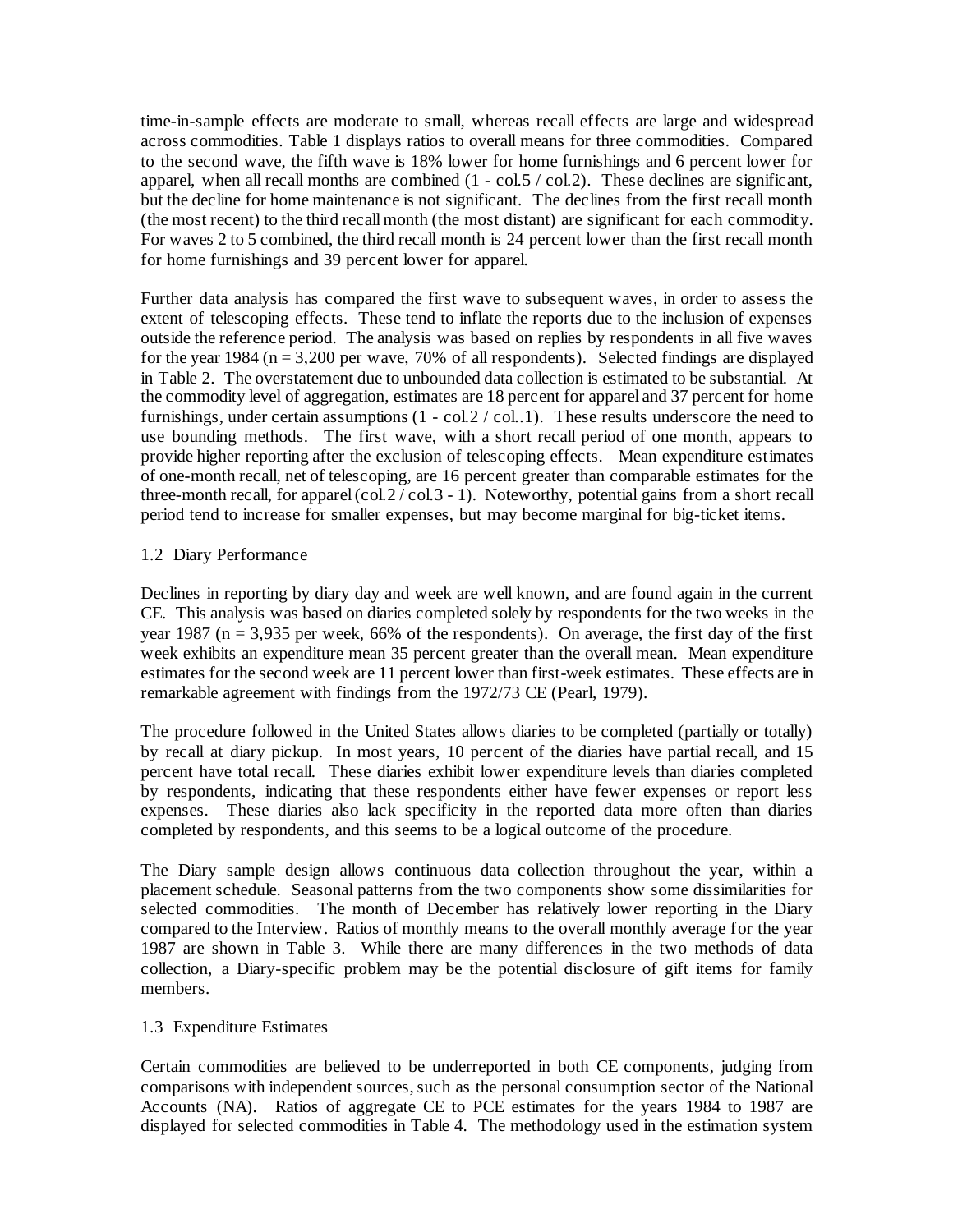selects data from both sources at the detailed level according to the estimate with the lower mean square error (MSE). (In addition to variances from the two components, NA estimates are used to develop the MSE.) In some instances, 50 percent of the categories within a commodity are derived from each component. The current source selection for apparel categories is shown in Table 5.

The source selection is not always consistent with a priori expectations, although specialized comparisons of means and distributions give, in general, more expected results, confirming that the Diary captures smaller expenses to a greater degree, whereas the Interview yields stronger data for less frequent or more salient expenses (Silberstein and Scott, 1990). Despite possible improvements in the source selection methodology, a number of problems would remain. The estimates so derived are still quite low, and the selection of one or the other source does not translate into any reduction in respondent burden.

#### 2. ISSUES IN A REDESIGN

#### **Reduction in respondent burden**

If the questionnaire is excessively long, it must be conducted at a very fast pace in order to complete it within a reasonable time. (On average, it takes two hours to complete the interview.) Respondents should be given fewer questions to reduce fatigue associated with the interview and have more time to think about the answers or consult records. Examples may be:

- Reduce the number of times certain sections are asked in the panel, thus reducing the number of sections in a given interview
- Reduce the amount of detail for certain sections
- Streamline the interviewing technique

#### **Improvements in expenditure estimates**

Recall problems are severe for certain types of expenses. A three-month recall may be unrealistic for frequent purchases, especially for households with numerous members and expenses. Other factors influencing underreporting are proxy reporting and an interview style that tends to induce negative answers. Alternatives may be:

- Shorten recall for certain expenditures
- Have respondents keep a diary during the intervening months of the panel
- Transfer certain sections to a Diary component for nonfood expenses
- Provide personal diaries

#### **Constraints due to data needs**

Besides providing sufficient sample size for expenditure estimates and CPI weights, the design should allow extended research. Two issues are briefly noted. Complete coverage of expenses within the Interview is desired, stemming from the idea that meaningful economic research can only be derived from a complete picture of yearly spending at the microlevel. This data need is a major obstacle to a redesign that would limit the data to be collected from each respondent. Collecting some of the data as summary (global or usual) expenses can be introduced as an alternative, although there are problems associated with this method.

Statistical linkage between survey components is also desired for research. This tends to increase the size of the questionnaire. The list of variables that may be useful can be quite extensive and,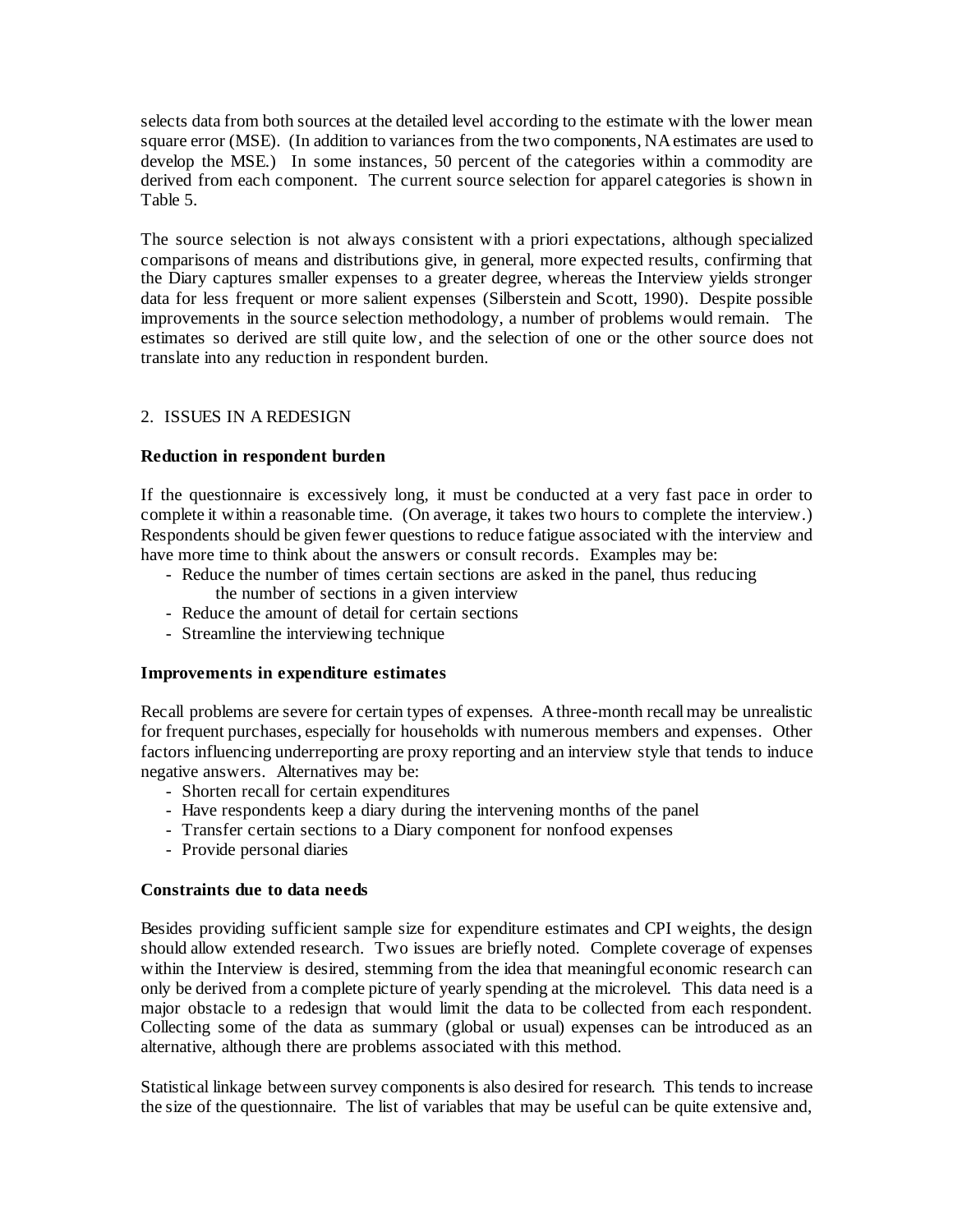at a minimum, should include demographic, housing, and income characteristics, and data on the estimated market (and rental) value of owned homes.

## 3. ALTERNATIVE METHODS

Many specific data collection techniques have been tested in several countries, and there is a considerable body of literature on the subject, dating back at least 40 years. Each country has developed methods believed to be acceptable, if not optimal. More information is needed on the success of current methods. The criteria for defining what is "successful" should be developed.

There seems to be agreement at BLS that the current Interview questionnaire is too long, although it is still expanding due to increased data demands and more precise wording of questions. One approach to develop alternative collection methods would be to restructure the CE into a modular-type survey, where specific techniques would be addressing different collection problems, with the overall goal to reduce respondent burden. Another approach would limit the redesign effort towards improving areas of expenses with the greatest problems in the current collection methods.

Selected changes to the three-month recall may be needed for improving the quality of responses. Shortening the recall period for some expenditures would reduce respondent burden and improve response quality, especially for frequently-made expenses. This technique can also be applied in the form of limiting the collection of repetitive expenses to the most current one (e.g., the last utility bill). As for apparel and other expenses that are difficult to recall, diary and interview methods may have to be used before substantial improvements can be achieved. Switching to one-month recall may not be sufficient to overcome underreporting. A special diary could be designed for these expenses, since the diary method with emphasis on food items discourages reporting of other expenses. The use of personal diaries should be considered to curb underreporting which results from proxy reporting and disclosure problems in the case of gifts.

Lengthening the recall period for certain expenditures can reduce respondent burden, especially for large infrequent expenses. The rationale for this technique is that respondent burden may be less when asking about large purchases, for instance, one time every six months rather than two times every three months. If these questions are asked only once during the panel, telescoping effects may be sizable. For large expenses, however, fewer telescoping errors are made and more efficient estimates can be derived with a longer recall.

Examples of possible techniques to restructure the CE are outlined within three types of methods: 1) modular interview, 2) core and supplement, and 3) designing a special component for selected commodities to be excluded from the current components.

#### **1) Modular panel interviews**

This method reduces the panel of five waves with all sections to five waves with a varying number of sections. Some sections may be transferred to a second Diary. Examples may be as follows:

- Rotated sections by wave: all sections would be collected from each reporter with three-month recall, but only twice, first time for bounding
- Split questionnaire: after a bounding first wave, collect Part A in the 2nd and 4th waves, Part B in the 3rd and 5th waves (4th and 5th waves with six-month recall).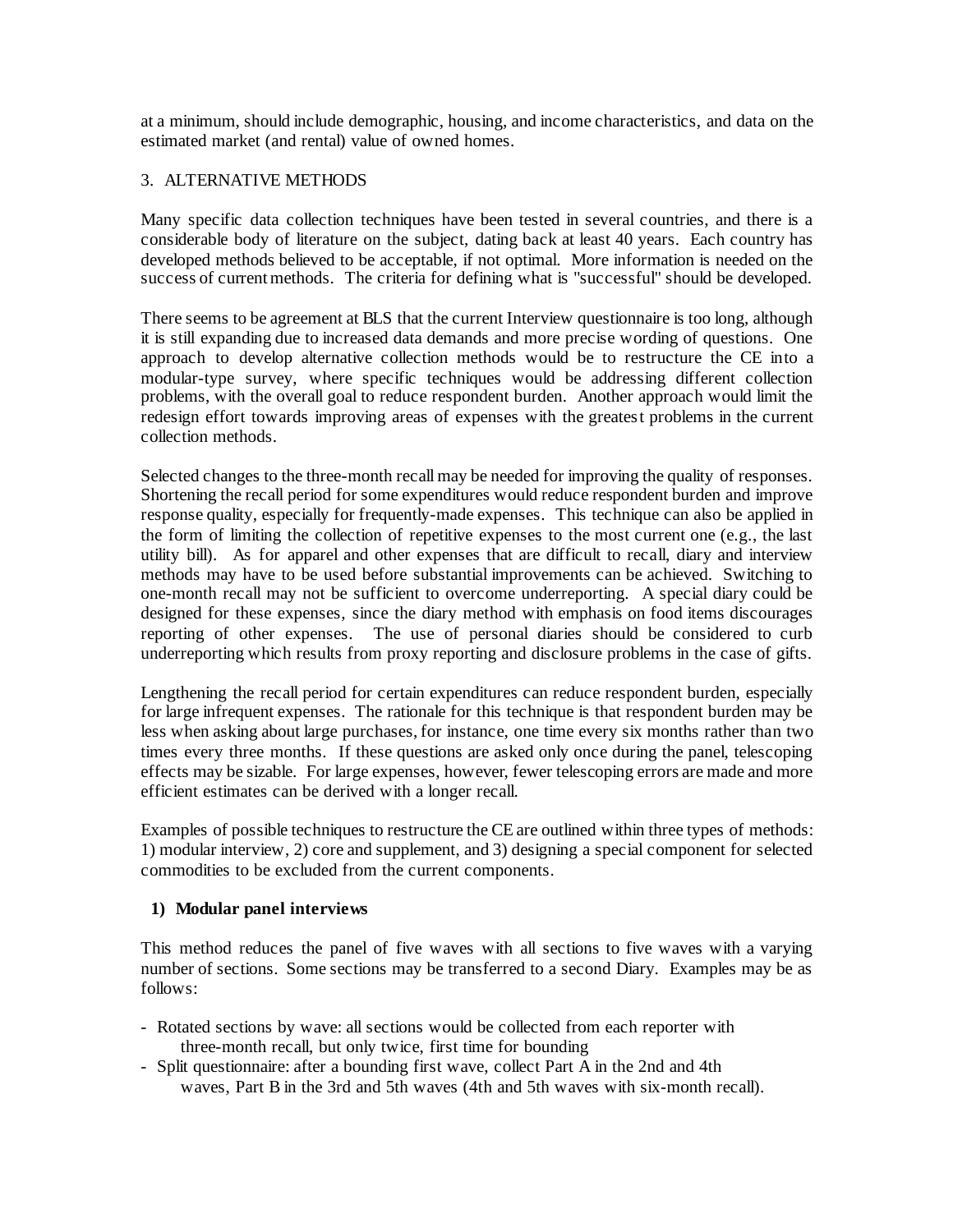#### **2) Panel interviews with core and supplement(s)**

One version of this method would collect all expenses in a core questionnaire, although not all at the same level of detail. The supplements would then be used to obtain detailed information on specific sets of expenses. Another version may select a number of sections to be collected in each wave (core), and a number of sections to be collected only as supplements. In this case, only a small part of the questionnaire would be selected as a core, and most of the questionnaire would be selected as supplement, although infrequent expenses may have to be included in the core to insure sufficient sample. A set of selection criteria would have to be decided.

Possible features:

- Variable number of waves by section
- One-time supplements for certain sections, two-time supplements for others
- Variable recall length by section and/or wave.

#### **3) Design a third component**

The three components would include one Panel Interview and two Diaries, with limited overlap. One option would be to design a Food Diary and a Nonfood Diary. Alternatively, the second Diary would be devoted primarily to sections known to be underreported, rather than to all nonfood items. These sections would be eliminated from the two existing components. An added feature of the second Diary could be to include a follow-up interview one month after the end of the diary in order to capture additional (large) expenses.

#### NOTE:

Three research methods are used at BLS: 1) statistical analysis of data to obtain estimates of response error and other effects, 2) field experiments to test the effectiveness of new techniques, and 3) cognitive laboratory studies to improve collection procedures. Of these, only selected findings from statistical analysis are discussed here. Research on respondent characteristics and their potential association with measurement error and nonresponse is reported in several papers. (See, for instance, Garner and Blanciforti, 1987; Silberstein, 1989; Tucker, 1990.) Results from field tests and cognitive laboratory studies are included in papers by E. Jacobs et al. and by C. Dippo, both presented at the 1989 ISI, and are discussed in detail in numerous papers (Miller and Downes-Le Guin, 1989; Tucker, 1986; Tucker and Bennett, 1988; Tucker et al., 1989).

#### ACKNOWLEDGMENTS

Thanks are extended to Thesia Garner and Clyde Tucker for their comments.

#### REFERENCES

- Dippo, C.S., "The Use of Cognitive Laboratory Techniques for Investigating Memory Retrieval Errors in Retrospective Surveys," Proceedings of the 47th Session of the International Statistical Institute, Paris, 1989, VIII (2), pp. 363-381.
- Garner, T.I. and Blanciforti, L.A., "Reporting of Household Income: Complete versus Incomplete Response," Proceedings of the Third Annual Research Conference, Bureau of the Census, Washington, D.C., 1987, pp. 644-661.
- Jacobs, E., Jacobs, C., and Dippo, C., "The U.S. Consumer Expenditure Survey," Proceedings of the 47th Session of the International Statistical Institute, Paris, 1989, VIII (2), pp. 123-142.
- Miller, L., and Downes-Le Guin T., "Improving Comprehension and Recall in the Consumer Expenditure Interview Survey," Proceedings of the Section on Survey Research Methods, American Statistical Association, 1989, pp. 502-507.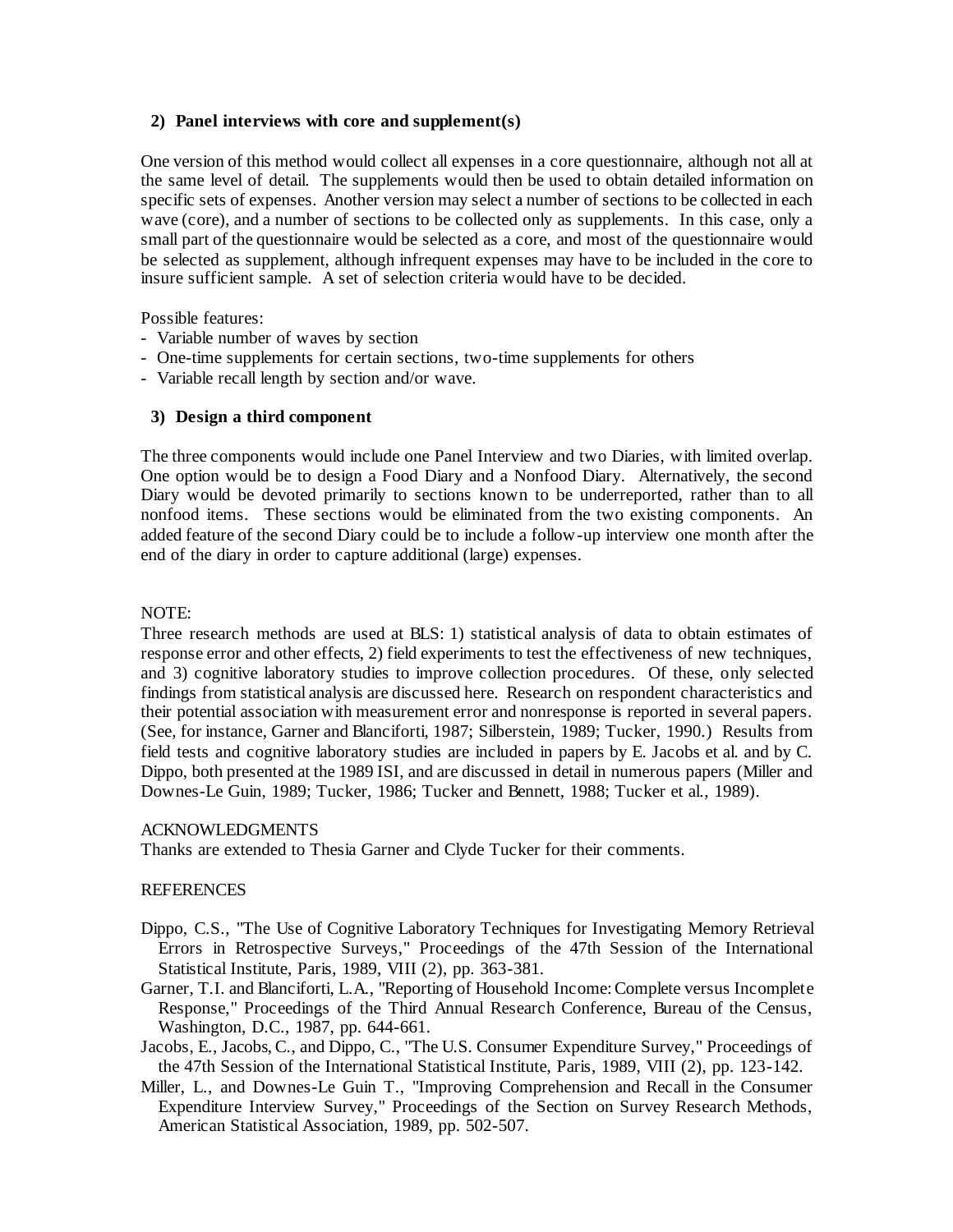- Pearl, R.B., "Reevaluation of the 1972-73 U.S. Consumer Expenditure Survey," Census Bureau Technical Papers, No. 46, U.S. Government Printing Office, Washington, DC, July 1979.
- Silberstein, A.R., and Jacobs, C.A., "Symptoms of Repeated Interview Effects in the Consumer Expenditure Interview Survey," in: Panel Surveys, (Eds. D.Kasprzyk, G.Duncan, G.Kalton, and M.P.Singh.), New York: Wiley, 1989, pp. 289-303.
- Silberstein, A.R., "Recall Effects in the U.S. Consumer Expenditure Interview Survey," Journal of Official Statistics, Vol. 5, No. 2, 1989, pp. 125-142.
- Silberstein, A.R., "First Wave Effects in the U.S. Consumer Expenditure Interview Survey," Survey Methodology, a Journal of Statistics Canada, 2, 1990, IN PRESS.
- Silberstein, A.R., and Scott, S., "Expenditure Diary Surveys and Their Associated Errors," in: Measurement Errors in Surveys, New York: Wiley, 1991, IN PRESS.
- Tucker, C., "An Analysis of the Dynamic in the CE Diary Survey," Proceedings of the Section on Social Statistics, American Statistical Association, 1986, pp. 18-27.
- Tucker, C., and Bennett, C., "Procedural Effects in the Collection of Consumer Expenditure Information," Proceedings of the Section on Survey Research Methods, American Statistical Association, 1988, pp. 256-261.
- Tucker, C., Vitrano, F., Miller, L., and Doddy, J., "Cognitive Issues and Research on the Consumer Expenditure Diary Survey," Paper presented at the annual conference of the American Association for Public Opinion Research, 1989.
- Tucker, C., "The Estimation of Instrument Effects on Data Quality in the Consumer Expenditure Diary Survey," Paper presented at the International Conference on Measurement Error in Surveys, Tucson, AZ, November 11-14, 1990.
- U.S. Bureau of Labor Statistics (BLS), "Consumer Expenditure Survey, 1987," BLS Bulletin, No. 2354, U.S. Government Printing Office, Washington, D.C., June 1990.

|                  | Recall<br>Month         |                 | Wave                  |          |                                |          |
|------------------|-------------------------|-----------------|-----------------------|----------|--------------------------------|----------|
|                  |                         | $2$ to 5<br>(1) | $\overline{2}$<br>(2) | 3<br>(3) | $\overline{\mathbf{4}}$<br>(4) | 5<br>(5) |
|                  |                         |                 |                       |          |                                |          |
| Home maintenance | All                     | 100             | 107                   | 99       | 93                             | 101      |
|                  | 1                       | 112             | 119                   | 112      | 109                            | 108      |
|                  | $\overline{\mathbf{c}}$ | 109             | 118                   | 104      | 95                             | 118      |
|                  | $\overline{\mathbf{3}}$ | 79              | 85                    | 80       | 77                             | 76       |
| Home furnishings | All                     | 100             | 112                   | 98       | 98                             | 92       |
|                  | 1                       | 116             | 122                   | 115      | 111                            | 115      |
|                  | $\overline{\mathbf{c}}$ | 96              | 110                   | 87       | 100                            | 85       |
|                  | $\overline{\mathbf{3}}$ | 88              | 103                   | 92       | 81                             | 77       |
| Apparel a/       | All                     | 100             | 103                   | 101      | 98                             | 97       |
|                  | 1                       | 124             | 126                   | 127      | 123                            | 120      |
|                  |                         | 100             | 105                   | 99       | 98                             | 100      |
|                  | $\frac{2}{3}$           | 76              | 80                    | 78       | 73                             | 73       |

Source: Silberstein & Jacobs (1989), pp.297, 298, 301.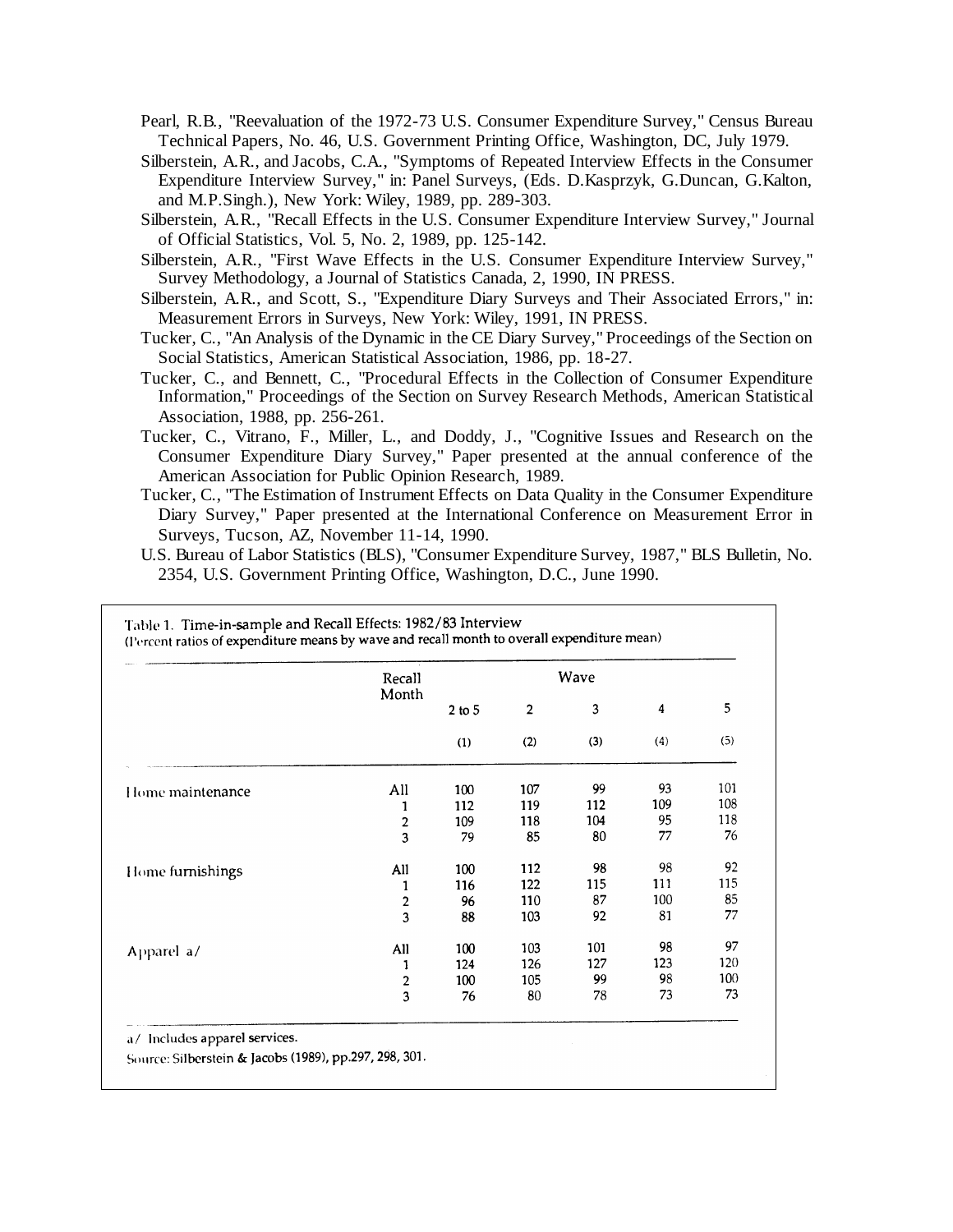|                  |                | Wave 1                        |               | Waves 2 to 5           |
|------------------|----------------|-------------------------------|---------------|------------------------|
|                  | As<br>reported | Net of /<br>telescoping<br>a/ | All<br>months | 1st<br>recall<br>month |
|                  | (1)            | (2)                           | (3)           | (4)                    |
| Home furnishings | 1,972          | 1,235                         | 1,179         | 1,327                  |
|                  | (85.0)         | (n.a.)                        | (59.7)        | (73.1)                 |
| Apparel b/       | 1,663          | 1,370                         | 1,182         | 1,452                  |
|                  | (59.6)         | (n.a.)                        | (61.7)        | (71.0)                 |

## Table 2. Comparisons of First Wave and Subsequent Waves: 1984 Interview (Annual means in U.S. Dollars and, in parenthesis, standard errors)

a/ Assuming conditioning.

b/ Includes apparel services.

Source: Silberstein (1990).

# Table 3. Comparisons of Monthly Expenditures: 1987 Diary and Interview<br>(Percent ratios of expenditure means by month to overall monthly average mean expenditure)

|                        |           |               | Month                 |     |            |            |  |  |
|------------------------|-----------|---------------|-----------------------|-----|------------|------------|--|--|
|                        |           | All<br>Months |                       | OCT | <b>NOV</b> | <b>DEC</b> |  |  |
|                        |           | (1)           |                       | (2) | (3)        | (4)        |  |  |
| Small home furnishings | Diary     | 100           | $\bullet$ . $\bullet$ | 91  | 143        | 154        |  |  |
|                        | Interview | 100           | $\ddotsc$             | 85  | 99         | 184        |  |  |
| Apparel                | Diary     | 100           | $\bullet$ . $\bullet$ | 94  | 156        | 162        |  |  |
|                        | Interview | 100           | $\ddot{\phantom{1}}$  | 86  | 99         | 251        |  |  |
| Entertainment          | Diary     | 100           | $\bullet$ . $\bullet$ | 97  | 126        | 150        |  |  |
|                        | Interview | 100           | $\ddot{\phantom{a}}$  | 104 | 103        | 177        |  |  |

Source: Silberstein & Scott (1990).